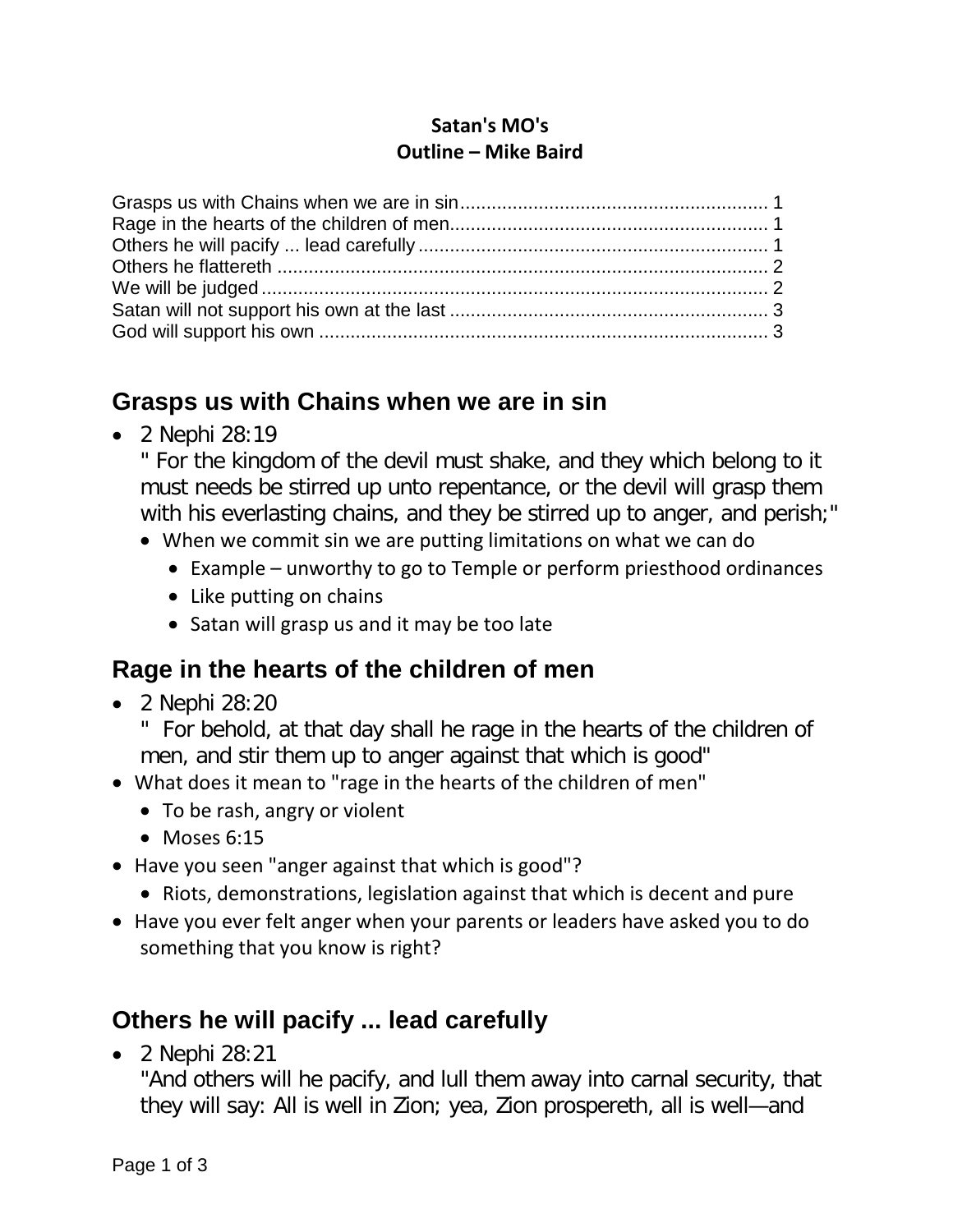thus the devil cheateth their souls, and leadeth them away carefully down to hell"

- He would "put us to sleep" with regard to our sins
	- Knows some of us would "react" to too strong a message ie if he tried to rage in our hearts
	- We become secure in our state and have no desire to repent from our sins
- Examples?
	- "I'll just cheat this one time"
	- "You don't have to do all these things all the time"
	- "Its OK to occasionally break a commandment"
	- We are passive or uncaring or indifferent to sin
	- "Things are fine the way they are we don't need to change"
- We cannot be static (all is well) but need to continually be growing, repenting, learning – we need to be valient

## <span id="page-1-0"></span>**Others he flattereth ...**

• 2 Nephi 28:22

"And behold, others he flattereth away, and telleth them there is no hell; and he saith unto them: I am no devil, for there is none—and thus he whispereth in their ears, until he grasps them with his awful chains, from whence there is no deliverance"

- One of his ploys is to persuade men to deny him
	- If there is not devil there is no sin
	- We can continue in sin and not feel guilty

# <span id="page-1-1"></span>**We will be judged**

• 2 Nephi 28:23

" Yea, they are grasped with death, and hell; and death, and hell, and the devil, and all that have been seized *therewith must stand before the* throne of God, and be judged according to their works, from whence they must go into the place prepared for them, even a lake of fire and brimstone, which is endless torment"

- For Satan to "win" we must be in sin when we face judgment that is his whole aim
	- Wrap in chains by getting us to commit sin